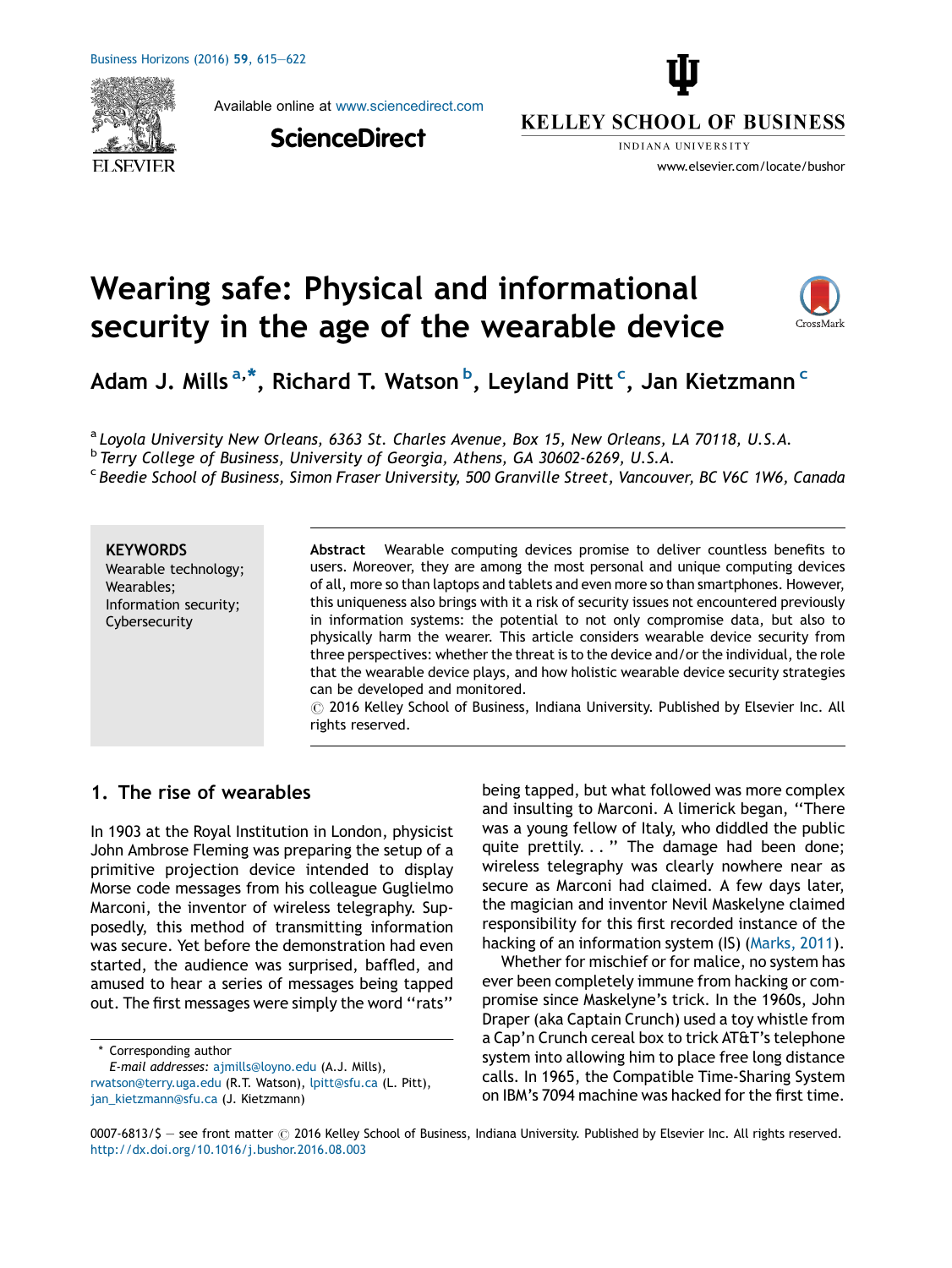Mainframe systems were targeted from then on, and the first PC virus, Brain, was accidentally created by Pakistani programmers Basit and Amjad Farooq Alvi in 1986. Keeping systems, networks, and individual devices secure became a critical part of the IS professional's role. These cybersecurity issues have escalated at an exponential rate as massive data breaches at firms such as Target and Sony grabbed headlines, identity theft became a nightmare for thousands of individuals, and the security of smartphones also came under threat. Even technologies traditionally regarded as 'not IT' showed their vulnerability: distraught parents found their baby monitoring devices were exposed, and hackers brought a Jeep Cherokee to a standstill on a highway by remotely compromising its control systems. Now the most personal information technologies of all are under threat; we have entered the age of the wearable computer.

Wearable computers, or wearable information technologies ('wearables'), represent a huge future market. By the end of 2015, 6.1 million U.K. citizens (13% of the population) owned a wearable, and the product category on Amazon has enjoyed a triple-digit sales increase year-over-year since the company launched its first wearable offerings. The consulting firm IDTechEx predicts the wearables market will grow from \$20 billion in 2015 to almost \$70 billion in 2025. In November 2015, according to the analyst firm Canalys, sales of Apple's watch had reached nearly 7 million since its April launch ([Lamkin,](#page-7-0) 2015). Wearables are arguably the most personal and intimate IT devices of all, portending enormous benefits of all kinds for individuals and organizations alike. However, being more personal and more intimate makes their security even more critical. Protecting the security of wearable devices and highly personal data will pose enormous challenges to organizations in general, and to IS practitioners in particular. We address these issues in this article.

We proceed as follows: First, we provide a brief overview of the unique nature of wearables. Then we argue that security in the case of wearables is different from other devices, and even more important. Next, we suggest two frameworks managers can use to think about device security and shape their strategies accordingly. We suggest the use of the McCumber cube ([McCumber,](#page-7-0) 2004) as a lens through which to view and consider wearable technology security strategy. The article concludes with an integration of the three frameworks.

## 1.1. When we wear computers

Humankind has long worn the products of technology. Early warriors wore animal skins in order to protect themselves from clubs and arrows, and the Greeks and Romans wore metal body armor long before the knights of medieval times. The first wristwatch was made for the queen of Naples in 1810. However, it was not until the 1960s that people began to experiment with the wearing of computerized devices. Among the first of these was the Gambling Shoe in 1961. Built by MIT students, this wearable device applied mathematical theories to attempt to beat the roulette wheel in casinos. A computer strapped to the player's waist translated a signal from a sensor in the player's shoe, used to track the timing of the roulette wheel, into an audio-based result that was sent to his earpiece.

Today, wearables are no longer reserved for such special applications. Wearable technologies (Table 1) now refer to a concept that describes

| Table 1. Writere is the technology world: |                          |                                                                                                         |  |
|-------------------------------------------|--------------------------|---------------------------------------------------------------------------------------------------------|--|
| Anatomy                                   | <b>Device Examples</b>   | <b>Application Examples</b>                                                                             |  |
| Head                                      | Cap, eyes, glasses, ears | Monitor fatigue, portable computer                                                                      |  |
| <b>Neck</b>                               | Necklace, chain, tie     | Smartphone control, camera                                                                              |  |
| Torso                                     | Shirt, jacket, band      | Monitor health, posture                                                                                 |  |
| Waist                                     | Belt, fob                | Monitor activity, identification and location                                                           |  |
| Upper arm                                 | Band                     | Monitor activity, enhance lifting strength                                                              |  |
| Lower arm/wrist                           | Band, watch              | Monitor fitness activity, interact with smartphone, portable<br>computer                                |  |
| Hand                                      | Ring, glove              | Unlock doors, connect people, interact with touch screens in<br>winter, SIRI/Cortana/Google Now enabled |  |
| Upper thigh                               | Band, pants              | 'Smart jeans' enable smartphone interaction, enhance physical<br>strength                               |  |
| Lower leg                                 | Socks, band              | Pressure sensors monitor foot injury, posture                                                           |  |
| Foot                                      | Sock, shoe               | Navigation, fitness                                                                                     |  |

Table 1. Where is the technology worn?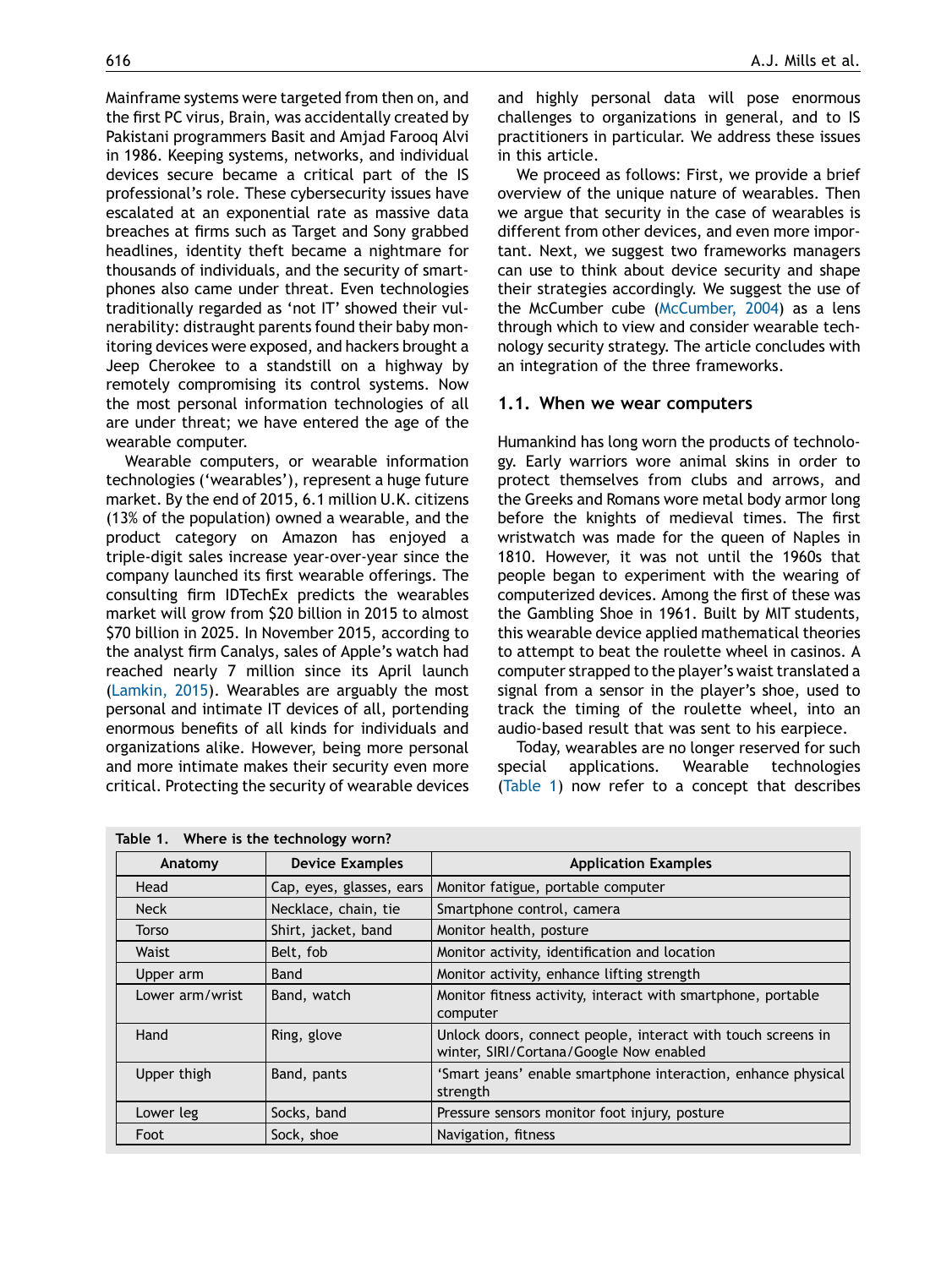how people can wear a wide range of information technology devices (e.g., watches, glasses, shoes) on almost any part of the anatomy [\(Robson,](#page-7-0) Pitt, & [Kietzmann,](#page-7-0) 2016). There are now many hundreds of wearable devices, and the list grows by the day. These technologies can monitor, control, optimize, and even become autonomous (Porter & [Heppelman,](#page-7-0) [2014\)](#page-7-0) in a wide range of functions and behaviors.

Wearables can be relatively simple both in their technology and their application. For example, Air New Zealand now gives unaccompanied minors a bracelet to wear when they check in for a flight. The bracelet is scanned at various checkpoints on their journey, including check in, boarding, landing, and handover. Up to five nominated parents or guardians are alerted when the child passes a checkpoint, and in this way updated with the child's step-by-step progress on their journey. Other wearables are more complex. In 2014, Google unveiled a prototype smart contact lens to monitor the blood glucose levels contained in human tears. This promises a solution to the problem of effective blood glucose monitoring and control for people with diabetes.

# 2. Why wearable device security is different

While security is obviously important to all information systems, in the case of wearable devices the nature of the security challenge is sufficiently different and warrants special attention. First, wearables are by far the most personal computing devices. While the settings might be slightly different, it is easy for one person to use the desktop or laptop computer of another. Indeed, it turned out that the personal computer wasn't nearly as personal as other devices. While mobile phones, for instance, are a lot more customized to the individual, it is still relatively easy for one person to use the smartphone or tablet of another. However, most wearables are, or will be, unique (e.g., [Watson,](#page-7-0) Pitt, [Berthon,](#page-7-0) & Zinkhan, 2002, [2004](#page-7-0)) to the wearer. They are close and personal, intimate devices that will fit the particular wearer's anatomy. These devices monitor, control, and in many cases optimize tasks ideally and only for that individual. They become part of the anatomy, as in the case of the diabetic contact lenses, or robotic arms that afford the wearer far greater lifting strength.

Second, because people will wear these devices, fashion becomes very important. One of the major criticisms of Google's Glass spectacles was that they made wearers look like geeks and behave like 'glassholes.' Fashion comes at a price, however. Expensive wearables that are worn visibly might represent attractive targets for thieves. For example, the Brikk's Lux Watch Omni costs \$114,995. It is an 18-karat gold Apple Watch with multiple rows of 11.30-carat diamonds around the face, buttons, and strap clasps.

Third, wearables are the first category of IT devices where there is not only danger to data, but also the real potential to cause physical harm to the wearer. Hacking a person's PC or laptop, or their smartphone, might enable a wrongdoer to steal data, or in some way impede the device's ability to function. However, it is unlikely that this could result in physical injury to the owner. Mischievous or malicious hacking of a wearable device can have consequences that might vary from annoying to severe. A smart watch might be programmed to emit a series of irritating but meaningless pulses for no reason at all. Hacking a diabetic's smart contact lenses to give erroneous readings could cause the wearer to either not receive warning signals or to overreact to exaggerated readings of glucose levels. This might not only have serious consequences, but it could also prove fatal. In the following section we suggest two frameworks that IS decision makers can use to consider the issues surrounding wearable device security.

# 3. Wearable device security: Questions and frameworks

The unique nature of wearables and the implications this has for security discussed above require that the manager consider three distinct, but related sets of issues. The first question pertains to who or what is threatened: The wearer or the wearable? This question is addressed by means of the 4Ds grid discussed below. The second question considers whether the wearable device focuses on the wearer's physical or mental capacities, and specifically what abilities of the wearer the device enhances. Managers and security professionals can explore the different roles that wearables can play, and how wearable technology security can be breached by using the 4Ms matrix, introduced later. The third question concerns how managers can develop a security strategy to address the potential vulnerabilities of wearables. We suggest the McCumber cube as a suitable device for achieving this.

## 3.1. Threats to the individual and to the device: The 4Ds grid

Throughout their relatively short history, information devices–—such as PCs, laptops, tablets, and smartphones–—have been vulnerable to two kinds of security threats. First, if compromised, the data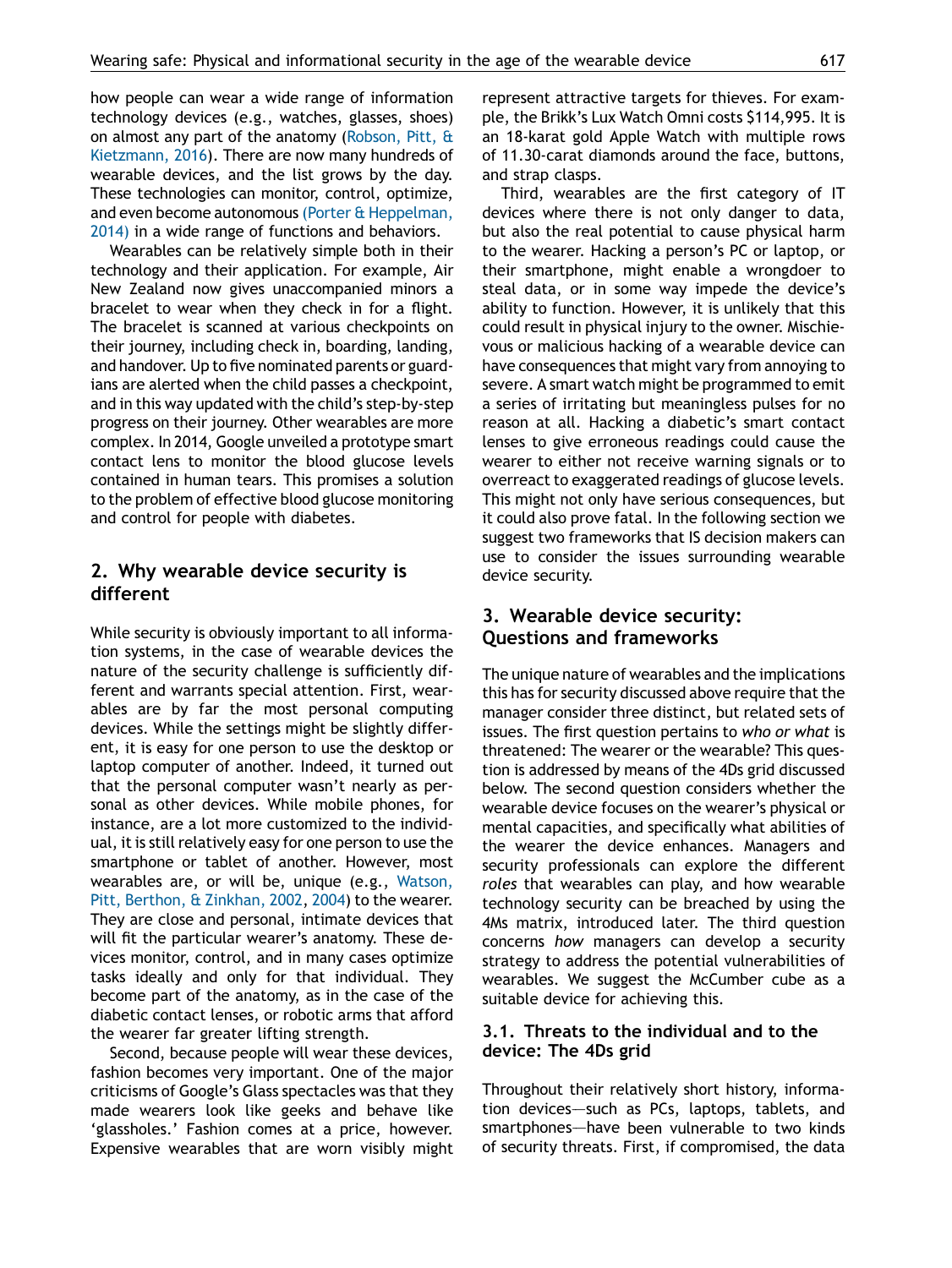stored on or via the device (e.g., downstream, in the cloud) can be destroyed, stolen, or changed with negative consequences for the owner. Second, it is technically feasible that malicious hackers could also cause physical damage to the computing device itself. A program that over-exerted the central processing unit (CPU) could eventually damage the CPU. Stressing the graphics-processing unit (GPU) could have similar consequences. Flashing the BIOS and/or firmware could effectively 'brick' a computer's motherboard, making it impossible to turn on; smartphones have been vulnerable to similar issues. Historically, people have been at minimal physical risk when the security of their computing devices has been breached. The fact that wearable devices are worn on the anatomy changes that. While wearers have long been at informational risk-their data could be destroyed, changed, or stolen-they are likely also at physical risk in the age of the wearable.

The 4Ds grid (Figure 1) summarizes this situation with regard to threats and serves as a tool for IS decision makers and security experts to explore the various threats breaches in security of a wearable device represent. It asks, what is the nature of the threat: disablement, damage, deception, or distortion?

In the bottom left quadrant of the grid is the disablement threat, because the effect of a security breach on both the wearer and the device is that the physical attributes of either one or both can be compromised. The device could be disabled by a hacker, either by impairing it or by simply turning it off remotely so that it no longer operates. Alternatively, the device can be breached in such a way that it can disable the physical performance of the wearer, even to the point of injury. Examples of this could vary from initiating a sudden shutdown in a powered

Figure 1. The 4Ds grid — Threats to individuals and devices



exoskeleton arm that makes the wearer suddenly drop what they are carrying to causing injury through a smart watch that delivers a shock through its haptic apparatus.

The damage quadrant encompasses security threats where the device is compromised physically, but the wearer's information—rather than physical well-being–—is now at risk. Simple hacking of the device could cause a person to either lose all of their data, or have it stolen or changed. Since many wearable devices will be connected to a wearer's other information systems, such as smartphones and computers, they might possibly be used as gateways to the larger data stored on this kind of equipment. The wearable might also be used to locate a particular wearer, with the intention to harm them or their devices, or to breach their property.

The bottom right cell of the grid has to do with deception, where the security breach on the device is informational but the effect on the user is physical. For example, the malicious changing of the data on a medical wearable might cause it to give the wearer wrong information with regard to measures such as blood glucose or blood pressure. This might either cause the wearer to be lulled into a false sense of security or to overreact to an erroneous reading—perhaps by changing the dosage of their medication—when, in fact, nothing was wrong at all.

Distortion is at the heart of the top right quadrant, where–—in the case of both wearer and device–—the breach is informational. By breaching a device's information security, a third party might learn a lot about a wearer's behavior for malevolent purposes. Alternatively, the information on a wearer's device could be manipulated to relay false information about a person's behavior, such as that they were complying with a medical regimen when they were not, or causing a physician to prescribe additional medication when the patient did not need it.

## 3.2. The roles that wearables play: The 4Ms matrix

The next decision tool for managers to use in their consideration of wearable device security asks two questions. First, what is the focus of the wearable? Is it on cognitive ability, and how this can be enhanced; or is it on the physical? Is the focus on the mind or the matter? Second, what ability does the wearable enhance—to better inform the wearer, or to better perform tasks? This enables us to identify four distinct roles wearable technology can play. We term these roles the 4Ms, illustrated in [Figure](#page-4-0) 2. Understanding these roles should give managers a good perspective on exactly how a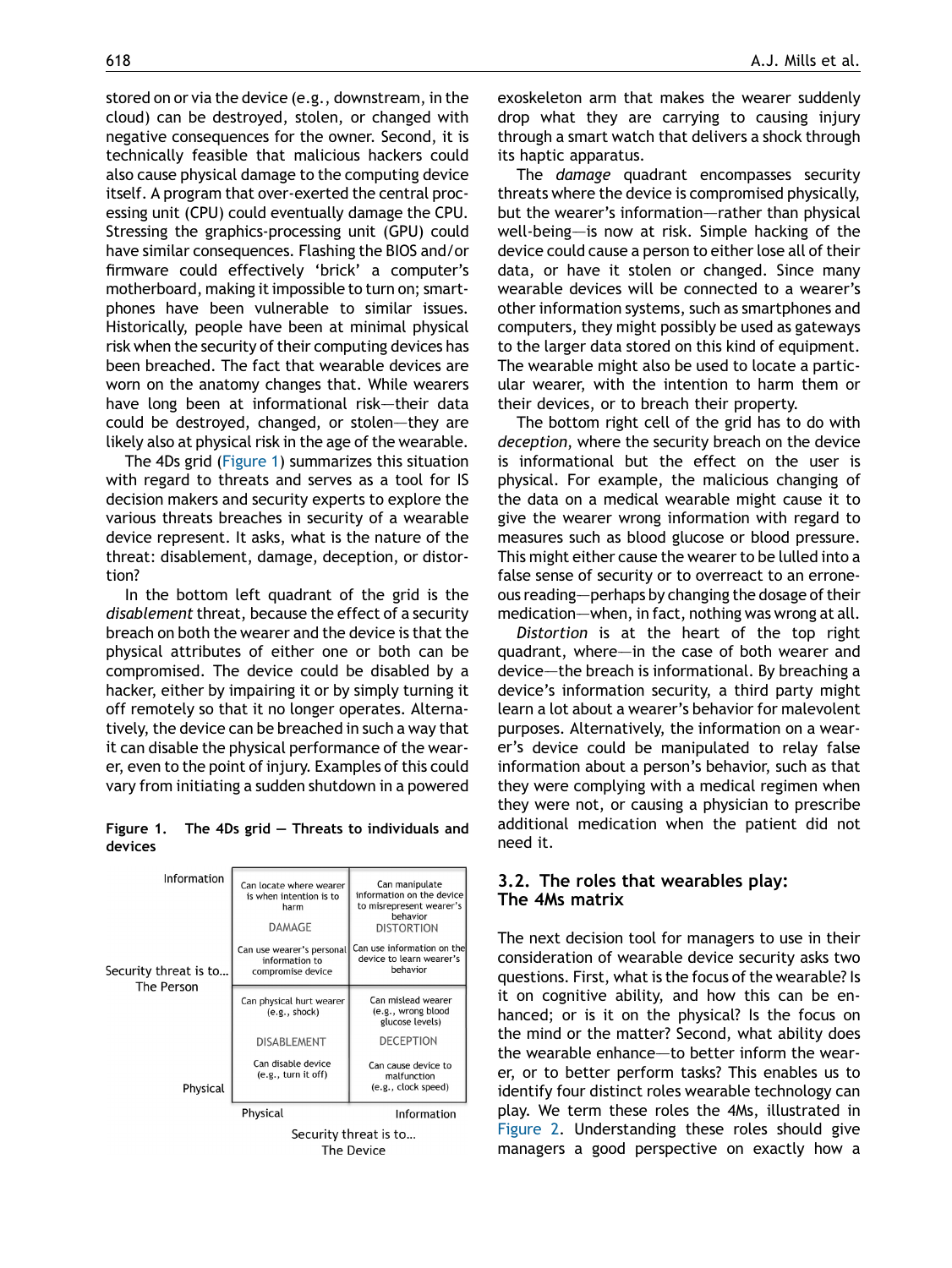| Mind<br>Wearable               | Memory<br>(Remind)    | Mediate<br>(Contextual<br>Awareness)                    |
|--------------------------------|-----------------------|---------------------------------------------------------|
| device focuses<br>on<br>Matter | Muscle<br>(Reinforce) | Measure<br>(Monitor)                                    |
|                                | Perform               | Inform<br>Wearable device enhances<br>user's ability to |

#### <span id="page-4-0"></span>Figure 2. Understanding the roles of wearables

wearable device can have its security compromised and how this could, in turn, affect the wearer.

The muscle quadrant is the one in which the wearable device focuses on physical things (i.e., the matter) such as lifting or moving objects, or performing fine tasks at much higher accuracy. These devices–—such as exoskeleton arms, which give laborers the ability to lift a lot more weight, or smart gloves that permit surgeons to work with enhanced precision–—enable the wearer to perform tasks better than they would be able to without the device. The focus is on reinforcing muscles, enhancing strength, extending endurance, or augmenting the ability to work more finely and accurately. Where muscle is the focus of the wearable, the main security threat would come from attempts to make the device perform in ways other than intended. This could either injure or hurt the wearer, or cause them to be unable to perform the task the device was intended to reinforce. A hacked exoskeleton lifting arm could be made to stall mid-lift and cause the wearer to be left holding a burden that was much heavier than they could ordinarily carry. A surgical smart glove's fineness and precision could be turned off in mid-operation, or its accuracy could be altered in a way that causes the surgeon to make mistakes and put the patient at risk.

The remaining quadrants focus on the mind. One of the main applications of wearables is to remind wearers. Captured in the memory quadrant, this might be something as simple as a smart watch reminding a sedentary office worker to stand up and move about if they have been inactive for too long, or it might be a more complex function, such as using smart spectacles or a headset to access a database while on the job. Disabling, or changing the frequency of 'stand up' reminders on a smart watch might merely be annoying to the wearer. However, when the data being fed to a smart headset is tampered with in a way that misleads or confuses the wearer, the consequences can be far more serious.

In the measure quadrant the wearable device enhances the wearer's ability to keep informed about physical attributes. Medical devices that measure and monitor physical signals on the human anatomy are an example of this. A band on a pregnant mother's abdomen can monitor a fetal heart beat and relay this to her obstetrician. It might be susceptible to malicious or mischievous hacking. If the device got a critical measurement wrong and reported incorrectly, the mother or the obstetrician could either overreact (e.g., adjusting their treatment) or underreact by doing nothing when they should take corrective steps. Both of these conditions could be injurious and, in some instances, fatal.

Finally, the main consequence of compromising a wearable in the mediate quadrant is that the device will fail in its task to inform the wearer when its focus is on the wearer's cognitive abilities. Stated differently, the device might fail in its task of optimizing the wearer's contextual awareness. The Safelet [\(http://www.safelet.com](http://www.safelet.com/)) is a smart bracelet that alerts others to the wearer's geographic presence when they might be alone in a potentially dangerous area at night, for example. If the device were to mislead the recipients of the signals into believing that the wearer was safe, when in fact they weren't, the consequences could be serious. The Lechal ([http://www.lechal.com](http://www.lechal.com/)) shoe is a device that guides the wearer using GPS information and a series of pulses in the footwear to point direction. Its purpose is to prevent users from becoming lost in unknown terrain, particularly at night, and targets the visually impaired, police, and the military. By getting the user's context wrong, compromised footwear could cause them to become lost, or place them in a threatening environment.

## 3.3. The McCumber cube

A basic premise of cybersecurity is that organizations need to protect the confidentiality, availability, and integrity of their data (i.e., security goals) during its transmission, processing, and storage (known as data states) using technology, policy, and people appropriately (i.e., countermeasures). The McCumber cube (see [Figure](#page-5-0) 3) allows managers to focus on each one of these elements individually before concentrating on their interconnectedness. Since the security of the information system relies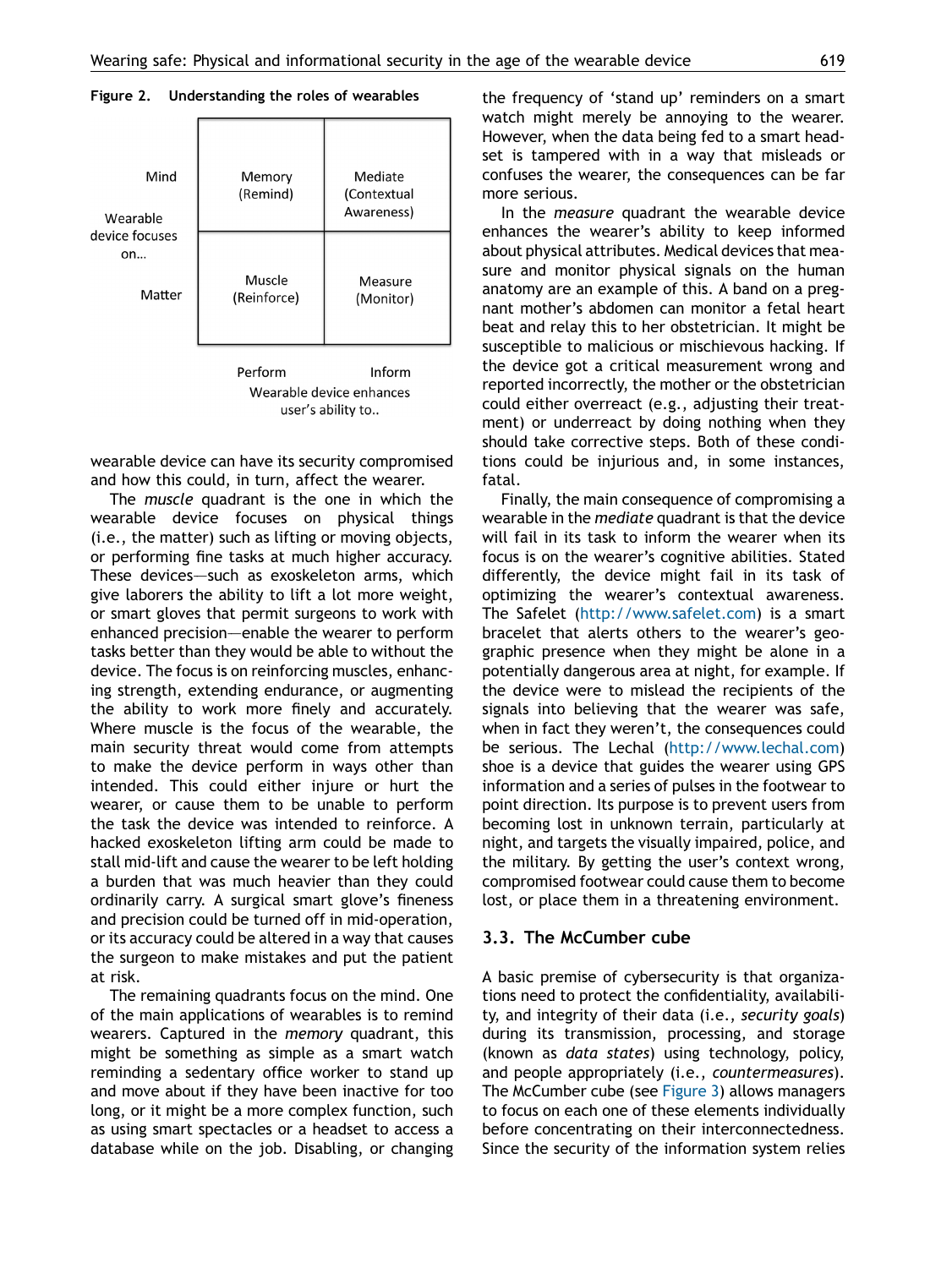<span id="page-5-0"></span>



\*Source: Based on McCumber (2004)

on the joint optimization of all these elements, the McCumber cube also reminds managers not to focus on one of the elements to the exclusion of others (e.g., on technology over people).

#### 3.3.1. Security goals

Three security goals-confidentiality, integrity, and availability, also known as 'the CIA of data security'–—are the main objectives that assure data is not lost when critical issues arise (e.g., natural disasters, technology malfunction, theft). Confidentiality refers to the goal that sensitive information is not intentionally or accidentally disclosed or made available to unauthorized individuals, entities, or processes. This is usually achieved through the encryption of data and password protection of wearables devices. Many wearables today, though, are completely unprotected. Integrity means maintaining and assuring the accuracy and completeness of data over its entire lifecycle. This means data cannot be modified in an unauthorized or undetected manner. Often, integrity can be achieved by keeping backup data or logging user activities to monitor whether data has been compromised. On wearables, this is hardly ever the case. Availability means that authorized individuals and processes need to have timely and reliable access to data and other resources for any IS to serve its purpose. Traditional enterprise information systems are backed up regularly and off-site, and organizations implement strong data recovery procedures to assure reliable access to data.

#### 3.3.2. Data states

The three states of digital data are storage (i.e., data-at-rest), transmission (i.e., data-in-transit), and processing (i.e., data-in-use). Storage refers to inactive data-at-rest, whether this is on the wearable device itself, on a connected smart device, or in the cloud. On wearables, a lot of data are stored because of the interconnected nature of the backend databases and the need for historic reference (e.g., workout data over time). Transmission relates to data-in-transit between information systems, either over public or untrusted networks such as the internet or over more secure, private networks. For many wearables, this refers mainly to basic, unsecured Bluetooth connections or wi-fi networks that pair wearable devices with other technology, typically other mobile devices (e.g., smartphones). Both are relatively easy to breach with brute-force attacks.<sup>1</sup> Processing refers to data-in-use, to data in computer memory currently being processed by applications either on wearable devices, on mobile devices, or in the cloud. Data-inuse can contain digital certificates, encryption keys, and personally identifiable information, which makes it particularly attractive to hackers who can then use the compromised data to gain access to stored data.

#### 3.3.3. Countermeasures

Security countermeasures aim to eliminate or prevent threats by minimizing their probability and/or reducing the harm attacks can cause. In the McCumber cube, these countermeasures are divided into human factors, organizational policies and practices, and security solutions embedded in technologies. Human factors refer to those individuals who use and administer information systems. In many cases, employees are the weakest link in organizational information systems (e.g., passwords kept on Post-it notes, sensitive data stored on unprotected USB drives). Measures are put in place to mitigate these risks, including narrowly-defined roles (e.g., read/write permissions) and responsibilities for everyone, end-user training for device use, and the education of potential threats and how to circumvent or report these.

Policy and practices refer to organizational, administrative controls that govern how data and information security are to be managed within a firm. They include policies for managing risks related to the use, storage, and transmission of data, and acceptable use policies users must agree to before

<sup>1</sup> See [http://www.itbusinessedge.com/slideshows/five](http://www.itbusinessedge.com/slideshows/five-potential-security-concerns-related-to-wearables-05.html)[potential-security-concerns-related-to-wearables-05.html](http://www.itbusinessedge.com/slideshows/five-potential-security-concerns-related-to-wearables-05.html)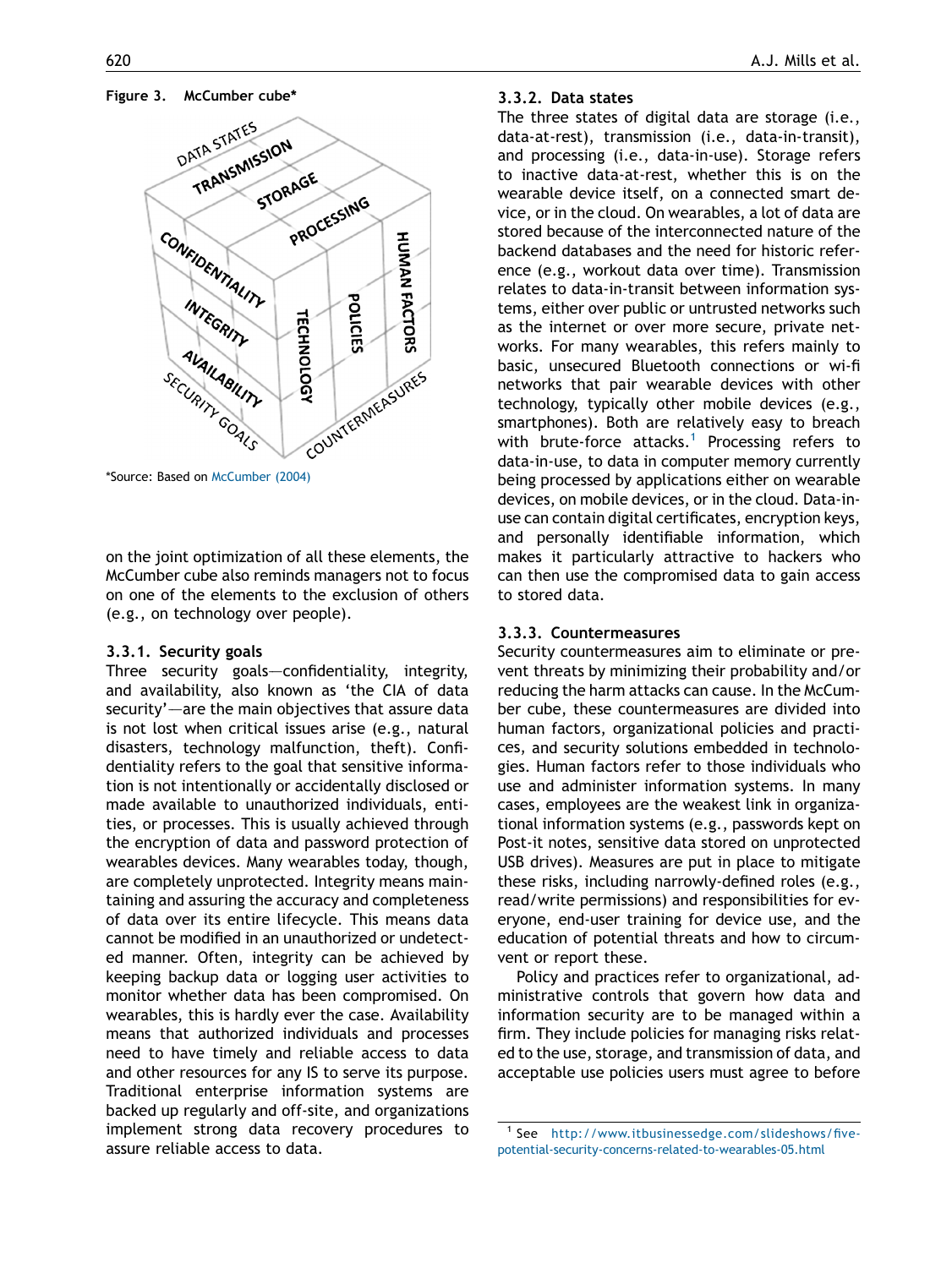they can gain access to corporate devices, networks, or the internet. Some firms maintain a formal computer emergency response team (CERT) or computer security incident response team (CSIRT), while many others maintain flexible BYOD (bring your own device) practices for wearable devices, making their use particularly challenging to manage. Especially since many wearables include cloudbased services, the contractual agreements with third parties are also of tremendous importance. Technology refers to the software- and hardwarebased solutions designed to protect information systems, including anti-virus software, firewalls, and intrusion detection systems. Wearables are complex systems. Sensors capture signals from users and their environment to translate them into data. Micro-processors then turn the data into a transmittable format, where transmitters send the data on to other processing or storage technologies. All of these phases need to be protected to minimize cyber threats.

Together, these three elements of cybersecurity namely security goals, data states, and countermeasures–—offer a structured approach to assessing and managing security risk in wearables information systems. The McCumber cube focuses on information (not on technologies), suggesting that the same method remains useful as technologies mature and change. More importantly, when these elements are combined, the McCumber cube reveals 27 individual cubes that offer help for managers who need to protect their wearables information system. For instance, for the combination of data confidentiality, data storage, and policies, managers ought to look very closely at contractual agreements between the wearable device vendor and any third parties they might use. How do these parties store data and how are these firms protected against breaches? Are they allowed to sell the data, either as part of their ongoing business model (e.g., to insurance companies) or in case they go out of business, like RadioShack tried when it put up consumers' personal data among the assets it tried to auction off to settle its bankruptcy (Federal Trade [Commission,](#page-7-0) [2015\)?](#page-7-0) In the combination of data confidentiality, data storage, and policy, how can managers ensure their employees choose strong and unique passwords in the first place? In reality, the majority of people use the same passwords across personal and corporate accounts, which is likely going to increase when personal devices such as wearables are used at work. People also frequently share passwords with team-mates, which introduces new problems when disgruntled employees leave with access to their colleagues' wearable device passwords.

Working through each of the 27 cubes allows managers to establish the information security of their wearables information system. They take into consideration how the key security goals (CIAs) related to various data states (processing, storage, and transmission) are addressed through the full range of available security measures (human factors, politics, and technology itself). The same framework can also be used to monitor and evaluate the information security of the wearables information systems over time–—an important component of a firm's risk assessment and management practices. As wearables progress and people change their behavior, new threats emerge. These risk/security management practices need to be revised and improved, based at least in part on the insights gleaned through the use of the McCumber Cube. In this context, managers are advised to review the policies of their cyber liability and data breach insurances to ensure these cover breaches of wearable devices.

# 4. Conclusion: Are wearables a real concern?

Many of the situations described above sound like the material of conspiracy stories and science fiction novels. Hacking into wearables to change the reading of the wearer's vitals is the modus operandi of a James Bond villain rather than a target any black-hat hacker would really be interested in. But such is the world we live in today–—people often violate ''computer security for little reason beyond maliciousness or for personal gain'' [\(Moore,](#page-7-0) 2005, p. 258). Serious vulnerabilities in several models of drug infusion pumps in hospitals have already been discovered, which allow a hacker to secretly and remotely change the amount of drugs administered to a patient ([Zetter,](#page-7-0) 2015). Doing so indirectly, via wearables, is the next logical step.

However, so far no massive data breaches based on wearables have made the news. Given the steep growth projections for the sales of wearable devices and their increasing interconnectivity with other wearables and existing information systems, this lack of bad news may have lulled consumers and firms into a false sense of security. In fact, when we think of wearables today, we mainly think about harmless devices that collect data about the person and their behavior; data that is of no interest to others (e.g., workout routines, run times, sleeping patterns). But other, more permanent and important data can also be accessed through wearables, including the wearer's date of birth and social